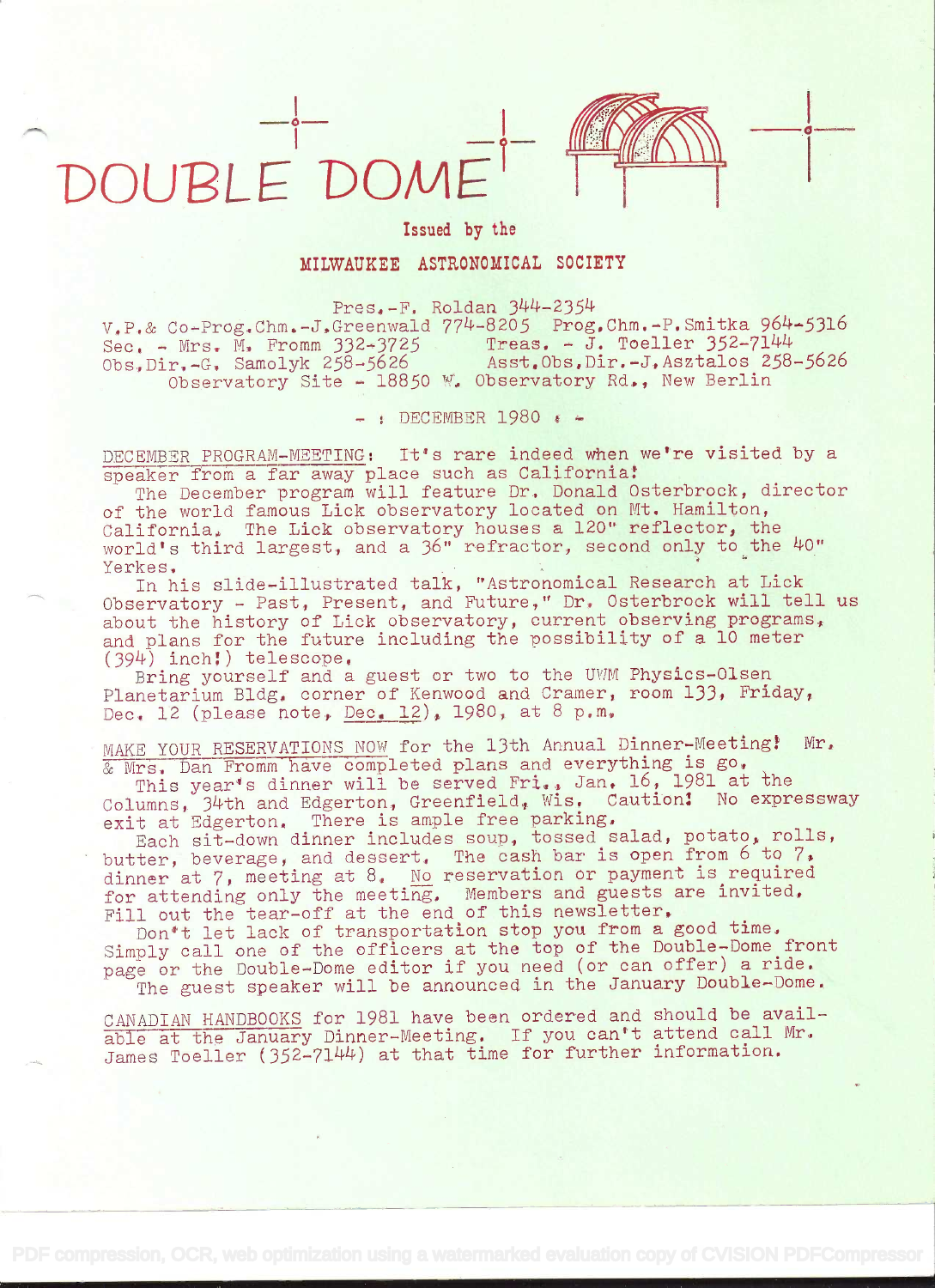WORD FROM HAWAII! Your editor just received word from Bill Albrecht via the Mauna Kea Ast. Soc. newsletter.

Bill Albrecht, an MAS Founder Member, and his wife, Anne, were very active in the society up to the time they left about two years ago for their home in Pahala, Hawaii.

Bill was recently elected president of the 22 member Mauna Kea Ast. Society and Anne is handling the duties of Secretary-Treasurer.

The newsletter goes on to say that Dr. Richard Fischer, program director of the Boulder, Colorado High Altitude Observatory told about the sun and work being done at the Sun and Coronagraph Station on Mauna Loa. Another item tells of plans for a star party with the Hawaiian Ast. Soc. from Oahu to take place at Hale Pohaku at the 9000 foot level of Mauna Kea.

Bill and Anne wish us clear skies. Maybe they'll come to the Regional Convention here in '82.

MEET NEW MEMBER David Wincell of Milwaukee,

26" (66cm) TELESCOPE NEWS: Some winterizing work is being done,  $M$ ost building activity will wait until spring. However, the electrical and mechanical meetings will continue. In fact, the next meeting will be held Sunday, Dec. 7, 7:30 p.m. at the home of Dr. Victor Hunkel, 9009 W. Clark (258-8210).

At present we need drafters and people to make parts.

Please honor your pledges soon. The completion date goal is 1982 in time for the Regional Convention.

STAFF MEETING at the observatory Wed., January 7, 1981, at 7:30 p.m. All members are welcome. Bring a guest.

For some reason these meetings are not well attended. Only three people showed up at the last one. Don't let the name "STAFF" deter you. These meetings are not just for a special group-they're for everyone, especially our new or younger members. Their primary purpose is to provide an opportunity to acquaint members with our equipment, answer questions, do some observing, etc.

Come out, see for yourself,

THE BOARD WILL MEET after the General-Program meeting at Kalt's, Locust and Oakland.

FOR SALE: 6 inch reflector with equitorial mount. clock drive, pedestal base, camera holder, sunscreen, finder, yellow filter, and 6.8mm orthoscopic, 18mm kelner, and 2x Barlow eyepieces.

---------------

Back issues of "Sky & Telescope" magazines from Jan. 1968 through Jan. 1977, all in mint condition, Mr. Terry Kleiber will accept the best offer for each or both of the above items. Please call L62\_2O3?.